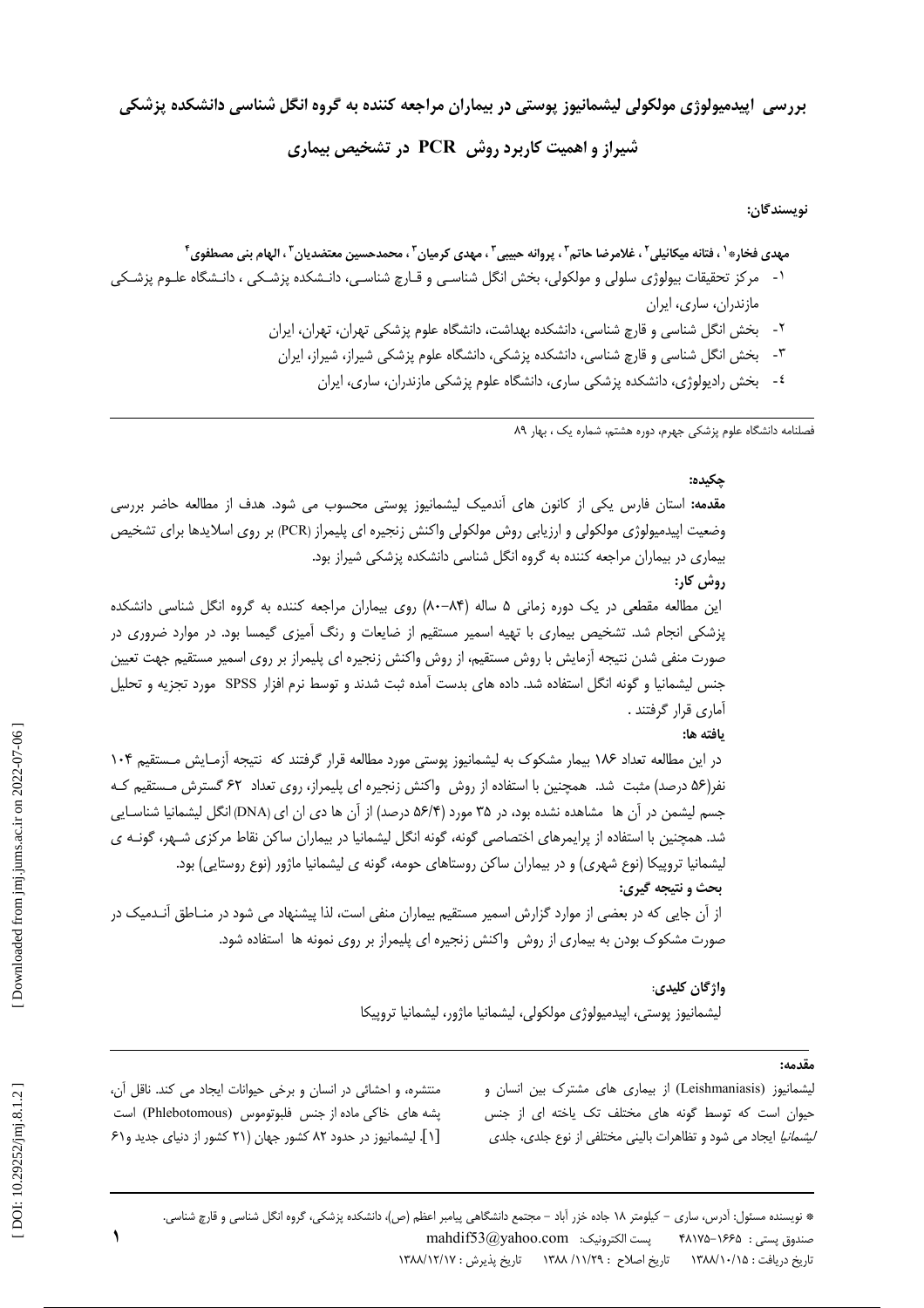کشور از دنیای قدیم) دیده می شود.۴۰۰-۳۵۰ میلیون نفر در معرض خطر ابتلا به آن قرار دارند و حدود ١٢ ميليون نفر به آن مبتلا می باشند [۲]. لیشمانیوز جلدی روستائی در نه استان کشور ما وجود دارد و موارد پراکنده آن در سایر استان های کشور نیز دیده می شود. دو فرم شایع این بیماری در ایران عبارتند از نوع شهری و نوع روستائی که هر کدام از این دو نوع دارای کانون های متعددی در کشور می باشند [۳]. میزان بروز بیماری از سال ۱۳۶۲ تا سال ۱۳۷۷ همواره در محدوده ی بین ٢٠ تا ۴٠ مورد در هر صد هزار نفر جمعیت نوسان داشته است. در سال ۱۳۷۷ استان یزد با بروز ۱۶۹ مورد در صد هزار نفر در رده اول و استان های نظیر اصفهان، ایلام، فارس با بروز بین ۸۴ تا ۱۲۷ مورد در صد هزار نفر در رده دوم آلودگی قرا ر داشتند. استان های اصفهان و فارس از کانون های قدیمی می باشند و استان ایلام به دلیل ایجاد شرایط انتقال در طول سال های جنگ تحمیلی، بعد از اتمام جنگ به کانون بیماری تبدیل شده است. استان خراسان و خوزستان در رده سوم با میزان بروز بین ۴۲ تا ۸۴ مورد در صد هزار نفر و بقیه استان ها بین ١ تا ۴۲ مورد در صد هزار نفر بوده اند. استان های زنجان و گیلان بدون گزارش موارد مثبت، از مناطق پاک کشور محسوب می شوند. استان فارس یکی از کانون های آلودگی لیشمانیوز جلدی می باشد و شهر شیراز چهارمین کانون لیشمانیوز پوستی شهری است. در سال های ۱۳۵۱ و ۱۳۵۲ مطالعاتی در شیراز انجام گرفت که از تعداد ۲۵۲۸ نفر ۱۶/۱ درصد جای زخم و ۰/۱۹ درصد زخم جدید داشتند. از سال ۱۳۶۸ موارد بیماری در مناطقی از روستاهای اطراف دریاچه بختگان مشاهده شد به طوری که شهرستان های لارستان، نی ریز و استهبان از کانون های آلودگی بودند. نتایج مطالعه ی سال ١٣٧٣ در شهرستان های استهبان و نی ریز در این مورد نشان داد که ۳۴/۲ درصد افراد دارای جوشگاه سالک بودند و نتیجه آزمایش لیشمن ١٧ درصد از اين افراد مثبت شد. به علاوه، نتيجه آزمايش ليشمن ٣٣ درصد افراد بدون جوشگاه سالک، مثبت بود [۴]. روش های تشخیص عمدتا" مبتنی بر روش های انگل شناسی و مشاهده مستقیم انگل می باشد. در مورد سالک نوع شهری و روستائی، روش های سرولوژی کارایی چندانی ندارند. با این حال می توان از بعضی روشها مانند روش آنتی بادی تک دودمانی بهره برد. همچنین از روش های مولکولی مانند هیبریداسیون دی ان ای (DNA probe) و واکنش زنجیره ای پلیمراز (Polymerase Chain Reaction - PCR) و روش های بیوشیمیایی مانند مقایسه ایزوآنزیم های انگل با سویه های مرجع نیز می توان استفاده کرد [۵ و ۶]. شکل های بالینی لیشمانیوز پوستی در مناطق مختلف متفاوت است كه منعكس كننده تفاوت ها در گونه هاى انگلی است. یک شکل معمول شروع زخم با ایجاد اولیه یک ندول در محل نیش پشه است که در نهایت به تشکیل زخم منتهی می شود [Y]. به طور کلی درمان موثر بستگی به شناخت سوش لیشمانیای عامل بیماری دارد. لیشمانیوز دنیای جدید عمدتاً به درمان طولانی تر و قوى ترى احتياج دارد و داروى انتخابى أن أنتى مونيال (Antimonial) به فرم تزریقی است [۸]. با توجه به تابلو بالینی بسیار گسترده و پیچیده ضایعات پوستی ناشی از بیماری و موارد تشخیص افتراقی متعدد آن از یک سو و حساسیت کم روش مستقیم تشخیص بیماری از سوی دیگر،

۲

بررسی وضعیت دموگرافیک بیماری مذکور و ارزیابی روش مولکولی PCR (واكنش زنجيره اي پليمراز) بر روى اسلايدها جهت تشخيص بیماری و مشخص نمودن پراکندگی نسبی گونه های مختلف انگل در بیماران مراجعه کننده به گروه انگل شناسی دانشکده پزشکی شیراز در قالب یک طرح مطالعاتی اجرا شد.

# روش کار:

این مطالعه توصیفی مقطعی، در یک دوره زمانی ۵ ساله (۸۴–۸۰) بر روی بیماران مراجعه کننده به گروه انگــل شناسـی دانــشکده پزشــکی شیراز که توسط پزشکان متخصص پوست بیمارسـتان شـهید فقیهـی شیراز معاینه شده بودند، انجـام شـد. بیمـاران بـا تـشخیص لیـشمانیوز پوستی، ابتدا از نظر اپیدمیولوژی (توزیع سنی، جنسی، زمـانی و مکـانی، محل زخم و تعداد زخم) بررسی شدند. تشخیص بیماری با تهیه اسـمیر مستقیم از ضایعات و رنگ آمیزی به روش گیمسا بود. در این روش بـا ایجاد برش کوچکی در اطراف زخم از سـروزیته ناحیـه زخـم گـسترش ناز کی روی لام میکروسکوپی تھیه می شود. سپس لام های تھیه شده به روش گیمسا رنگ آمیـزی شـده و بـا کمـک میکروسـکوپ، جـسم لیشمن (آماستیگوت) داخل و خارج سلول هـای بیگانـه خـوار جـستجو می شود [۹]. در موارد نیاز، در صورت منفی شدن نتیجـه ی آزمـایش روش مــستقيم، از روش واكــنش زنجيــره اي پليمــراز بــا اســتفاده از پرايمرهاي عمومي RV1 و RV2 جهت تـشخيص جـنس ليـشمانيا و پرايمرهاي اختـصاصي LIN17 و LINR4 جهـت تعيـين گونـه انگـل استفاده شد [١٠ و ١١]. داده ها به وسيله پرسـشنامه جمـع آوري و بـا استفاده از نرم افزار SPSS و آزمون كاي دو تحليل شدند.

## يافته ها:

بررسی اپیدمیولوژی لیشمانیوز پوستی در بیماران مراجعه کننده به گروه انگل شناسی و قارچ شناسی دانشکده پزشکی شیراز طی سال های ۸۰-۸۴ نشان داد که از تعداد ۱۸۶ بیمار مشکوک به این بیماری، گسترش مستقیم ۱۰۴ نفر (۵۶ درصد) از نظر وجود جسم لیشمن در زخم، مثبت بودند كه از اين تعداد، ۵۹ نفر (۵۶/۷ درصد) جنس مونث و ۴۵ نفر (۴۳/۳ درصد) جنس مذکر بودند. از نظر آماری اختلاف معنی داری بین جنس مونث و مذکر مشاهده نشد. در گسترش مستقیم ۸۲ نفر(۴۴/۱ درصد) جسم لیشمن مشاهده نشد. از نظر تعداد ضایعه نیز، ۶۰/۵ درصد موارد تنها دارای یک ضایعه، ۱۵/۴ درصد دارای دو ضایعه و ٢۴/١ درصد بيش از يک ضايعه داشتند. عضو با بيش ترين ميزان ابتلا در این بیماران، در رتبه ی نخست، دست با ۳۲/۵ درصد و بعد از آن به ترتیب اعضای صورت (٢٣/۶ درصد)، پا (١۴/۶ درصد) بود. در ۲۹/۳ درصد موارد هم، زخم بر روی سایر نقاط بدن مشاهده شد. بیماری مذکور در گروه سنی ۲۵-۲۰ سال شایع تر بوده (نمودار ۱) و بررسی روند زمانی بیماری بر حسب ماه در استان فارس نشان می دهد که موارد بیماری در فصل پائیز به طور معنی داری افزایش یافته و بیشترین مورد بیماری مربوط به ماه آبان با ۱۹/۲ درصد می باشد P<٠/٠۵ (نمودار ۲. از نظر محل سکونت نیز ۷۹/۸ درصد بیماران ساکن شهر شیراز و ٢٠/٢ درصد در شهرستان های تابعه استان ساکن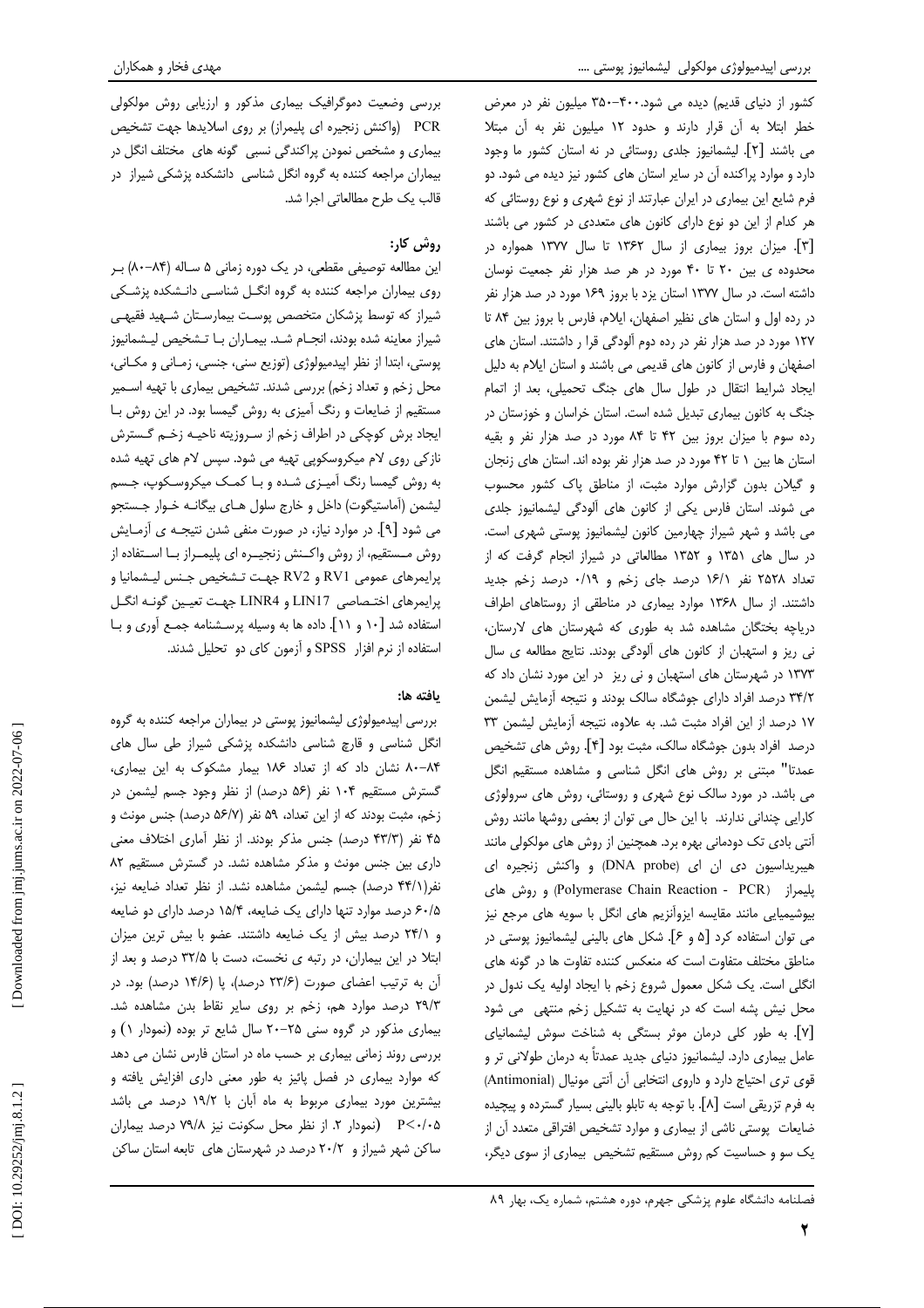بودند. همچنین در این مطالعه، بر روی ۶۲ نفر ً از بیماران که نتیجه أزمايش أن ها با استفاده از روش مستقيم منفي بود، أزمايش به روش مولکولی PCR با استفاده از پرایمرهای عمومی و اختصاصی به ترتیب جهت شناسایی جنس انگل لیشمانیا و گونه انگل انجام گرفته که تعداد

۳۵ مورد از آن ها (۵۶/۴ درصد) DNA انگل لیشمانیا شناسایی شد.همچنین گونه انگل در بیماران ساکن نقاط مرکزی شهر لیشمانیا تروپیکا (نوع شهری) (تعداد ۸ مورد) و در بیماران ساکن حاشیه شهر و روستاهای حومه لیشمانیا ماژور (نوع روستایی) (تعداد ۲۷ مورد) بود.



 $\mathbf{r}$  and  $\mathbf{r}$  and  $\mathbf{r}$  and  $\mathbf{r}$  and  $\mathbf{r}$  and  $\mathbf{r}$ نمودار ۱ : فراوانی لیشمانیوز پوستی بر حسب سن در استان فارس، ۸۴–۱۳۸۰



نمودار ۲: فراوانی لیشمانیوز پوستی بر حسب ماه در استان فارس، ۸۴–۱۳۸۰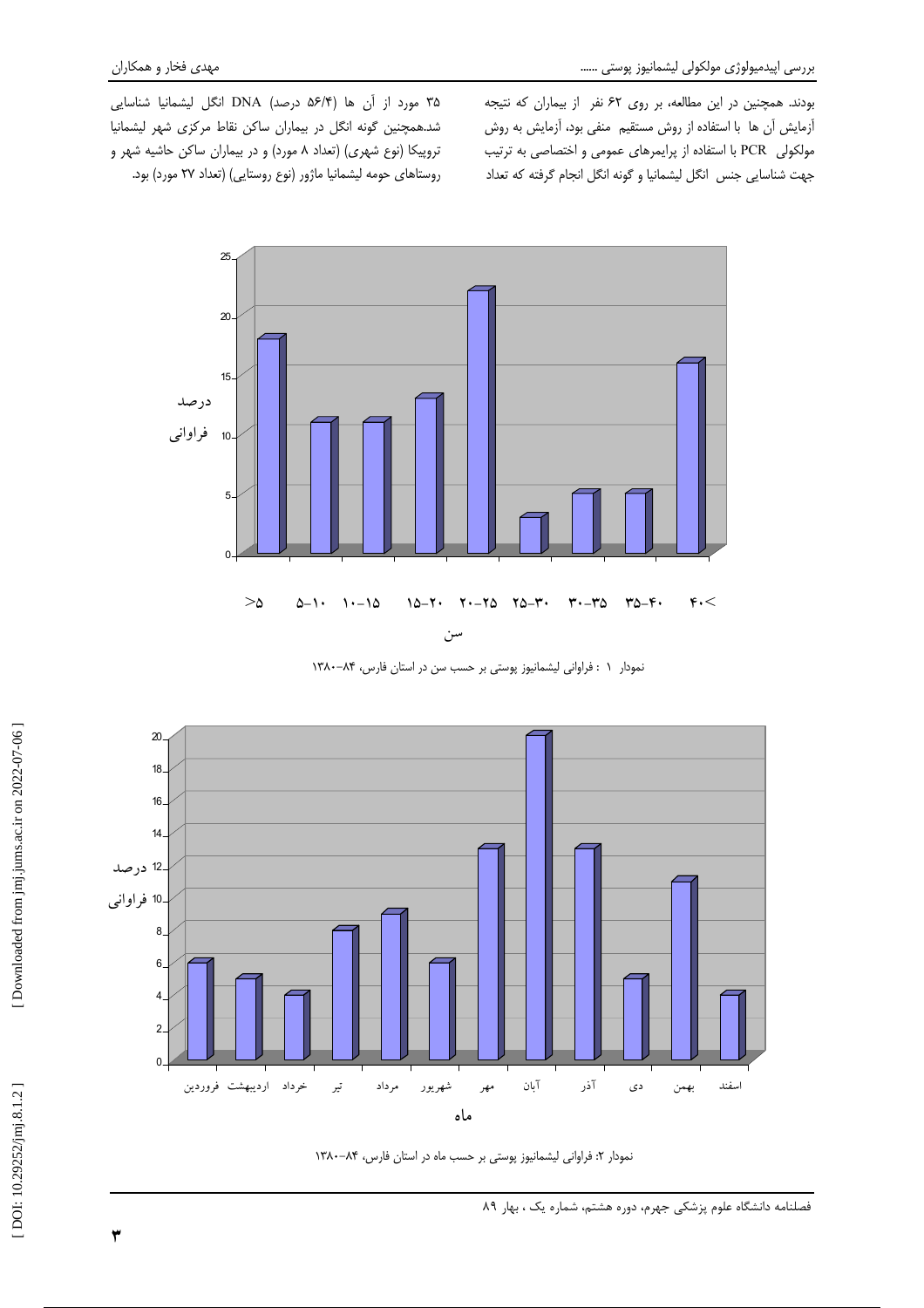## مهدی فخار و همکاران

# بحث و نتیجه گیری:

در مطالعه حاضر، اختلاف معنی داری بین میزان ابتلا جنس مذکر و مونث دیده نشد. اگر چه در بعضی از سال ها اختلاف هایی دیده شد، اما این اختلاف ها معنی دار نبودند. این نتیجه با سایر مطالعات انجام گرفته در استان مطابقت دارد [۱۱ و ۱۲ و ۱۳ و ۱۴]. روانبد شیرازی در سال ۱۳۸۰ با بررسی آمار بیماران مبتلا به لیشمانیوز پوستی مراجعه کننده به درمانگاه پوست بیمارستان شهید فقیهی شیراز دریافت که بیش ترین تعداد بیماران سالک مربوط به شهرستان شیراز بوده است. همچنین کم ترین درصد بیماران، مراجعه کنندگانی بودند که از خارج از استان فارس به درمانگاه مذکور مراجعه کرده بودند. به دلیل محدود بودن بیماران مبتلا به سالک او نتوانست ارتباط منطقی و معنی داری بین بیماران و محل سکونت آنها پیدا کند. در مطالعه ی روانبد شیرازی بین سن و جنس بیماران نیز ارتباط معنی داری پیدا نشد، اما بین فصل مراجعه و تعداد موارد بیماری ارتباط معنی داری مشاهده شد.

بر اساس نتايج بدست آمده از مطالعه ى مذكور، فصل زمستان بیش ترین تعداد بیماران مراجعه کننده و فصل بهار کم ترین تعداد را به خود اختصاص داده بود. همچنین در محدوده ی سنی بین ١٠ تا ٣٠ سال بیش ترین میزان درگیری و در محدوده ی سنی بالاتر از ۵۰ سال كم ترين شيوع مشاهده شده است [١۴]. رحماني در سال ١٣٧٨ با بررسی بالینی- آسیب شناسی لیشمانیوز پوستی در بیمارستان های وابسته به دانشگاه علوم پزشکی شیراز به این نتیجه رسیدکه بیماری در دهه های پایین زندگی به خصوص در دهه های دوم و سوم بیش تر دیده می شود و از نظر درگیری بین دو جنس تفاوت آماری وجود ندارد. عضو صورت، عضوى با بيش ترين ضايعه مي باشد و به دنبال أن اندام فوقانی و اندام تحتانی قرار دارند. کم ترین موارد درگیری در تنه و گردن می باشد و این حالت در هر دو جنس یکسان است. البته در نواحی مختلف اندام فوقانی و تحتانی از نظر آماری اختلاف مشاهده می شود، به گونه ای که بیش ترین محل های ضایعه نواحی انتهائی اندام ها يعني نواحي باز است [١٣]. شواهد اپيدميولوژيک و مولکولي در استان فارس نشان می دهد که گونه لیشمانیا ماژور در این استان گونه غالب می باشد [۱۰ و ۱۵ و ۱۶ و ۱۸]، اما نباید کانون های نوع شهری بيماري را فراموش نمود و اقدامات لازم جهت كنترل أن را انجام داد. با توجه به این که این نوع بیماری تنها از انسان به انسان منتقل می شود کنترل آن به سهولت امکان پذیر می باشد. در مورد کارآیی روش PCR در مطالعه حاضر مشاهده شد در بیش از نیمی ( ۵۶/۴ درصد) از مواردی که نتیجه ی آزمایش با روش مستقیم منفی بوده است، با روش مولكولى نتيجه مثبت شده است. لذا به منظور تشخيص دقیق تر بیماری و جلوگیری از تشخیص اشتباهی(منفی کاذب) مناسب تر است از روش PCR ستفاده نمود. نتايج اين مطالعه با ساير مطالعات انجام شده توسط سایر محققین و همچنین مولفین مقاله هم خوانی

دارد [ ۱۶ و ۱۸ و ۱۹ و ۲۰ و ۱۰]. معتضدیان در سال ۱۳۸۳ با انجام روش اختصاصی Nested-PCR بر روی ۴۹ اسلاید رنگ آمیزی شده مربوط به بیماران مبتلا به سالک، تعداد ۲۰ نمونه را لیشمانیا تروییکا و ٢٧ نمونه را ليشمانيا ماژور تشخيص داده است [١٠]. حاتم در سال ۲۰۰۵ با تعیین هویت انگل های لیشمانیا جدا شده از بیماران مبتلا به لیشمانیوز پوستی در نقاط مختلف ایران با روش ایزوآنزیم، ۵ ایزوله لیشمانیا ماژور و ۲ ایزوله لیشمانیا تروییکا از استان فارس، ۴ ایزوله لیشمانیا ماژور و ۷ ایزوله لیشمانیا تروپیکا از استان اصفهان و ۲ ایزوله لیشمانیا ماژور و ١٨ ایزوله لیشمانیا تروپیکا از استان کرمان گزارش کرده است [۱۱]. رضانژاد در سال ۱۳۸۴ تعدادی از بیماران مبتلا به سالک ساکن در شهرستان های استان فارس را با روش های ایزوآنزیم و PCR مورد بررسی قرار داده که کلیه نمونه های مورد مطالعه لیشمانیا ماژور تشخیص داده شدند و این موضوع را نشانه ای از افزایش گسترش این گونه لیشمانیا در ایجاد لیشمانیوز پوستی در استان فارس می داند [۱۶]. بنی مصطفوی در سال ۱۳۸۵ با بررسی دموگرافیک لیشمانیوز پوستی در طی ده سال (۸۳-۷۳) و استفاده از سیستم های اطلاعات جغرافيايي (Geographical Information System - GIS) در اپیدمیولوژی بیماری سالک در استان فارس نشان داد که بیشترین میزان شیوع این بیماری در شرق استان فارس و مربوط به شهرستان نی ریز می باشد [۱۷].

در خصوص نحوه تشخیص بیماران به صورت بالینی و آزمایشگاهی نتایج حاکی از آن است که در استان فارس ۵۶ درصد موارد به صورت آزمایشگاهی و ۴۴ درصد موارد به صورت بالینی تشخیص داده شده و سپس مورد درمان قرار گرفته اند [۴]، لذا توصیه می شود با توجه به تابلو بالینی بسیار گسترده و پیچیده ضایعات پوستی و موارد تشخیص افتراقی متعدد، تشخیص مبتلایان در کانون های بومی به صورت أزمايشگاهي انجام گيرد. از طرف ديگر چون روش مستقيم تشخيص بیماری به علت عدم امکان تهیه ی مناسب نمونه از حساسیت کافی برخوردار نیست، در مواردی که تعداد آماستیگوت های انگل در اسلاید بسیار کم بوده و امکان تشخیص به حداقل می رسد [۱۰]، روش مولکولی PCR بر روی اسلایدها جهت تشخیص بیماری و تعیین گونه انگل استفاده شود.

**نتيجه گيري**: نتايج بدست آمده نشان مي دهد كه همه گيري بيمـاري لیشمانیوز پوستی بیشتر در زنان ساکن شیراز و با داشتن یک ضایعه بـر روی دست می باشد. از آن جایی کـه در بعـضی از مـوارد نتیجـه ی أزمايش اسمير مستقيم بيماران، منفى گزارش مى شود، لذا پيشنهاد مى شود در مناطق آندمیک در صورت مشکوک بـودن بـه بیمـاری حتمـا" كشت و یا PCR بر روی نمونه انجام شود .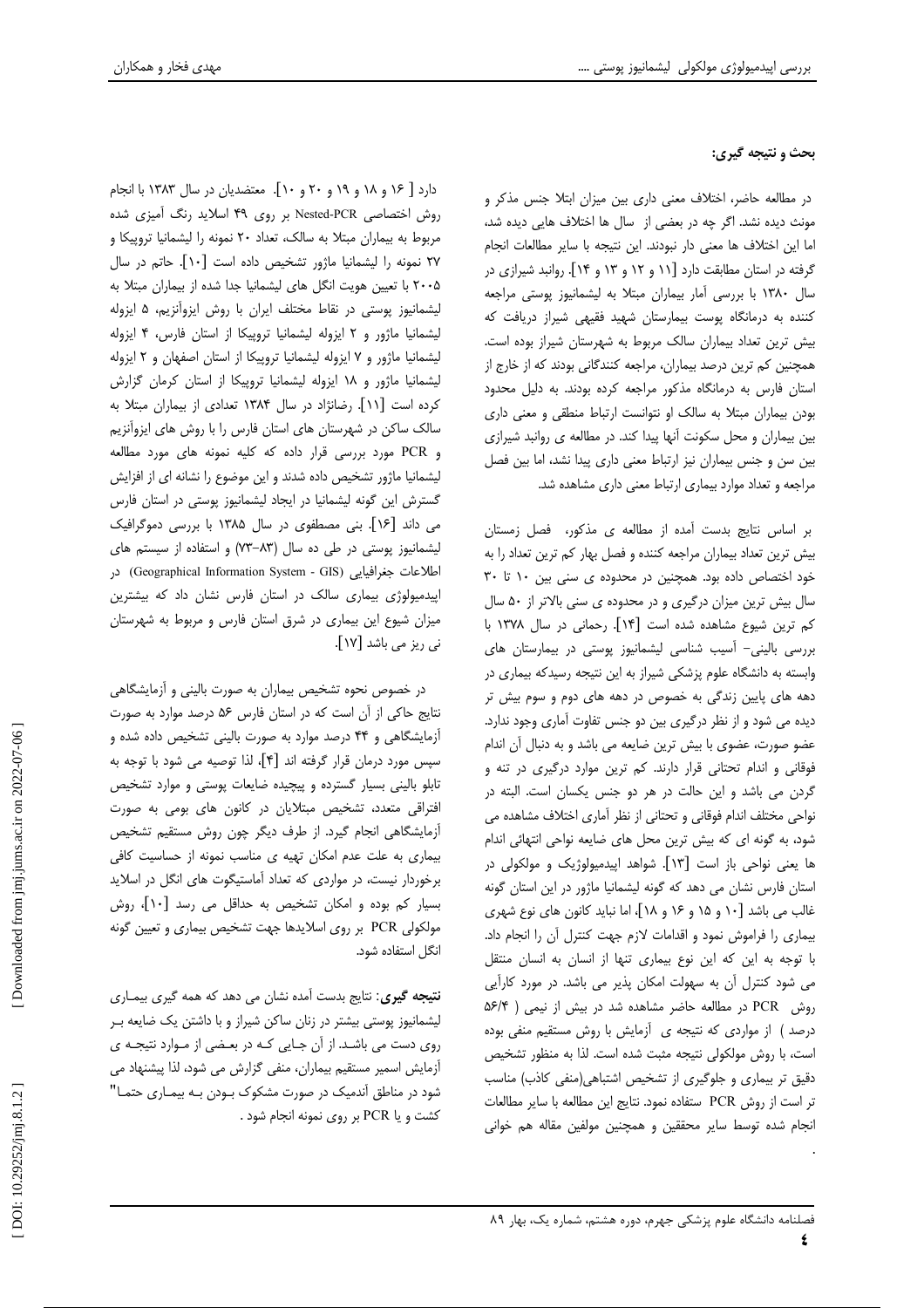منابع:

# **References**

1. Anon.Tropical Disease Research Progress 1975-1994Highlights1993-1994.Twelfth

programme report of the UNDP/World Bank /WHO Special Programme for Research and Training in Tropical Diseases (TDR). Geneva: World Health Organization, 1995: 125–34.

2. Grimaldi G JR, Tesh RB, MCMahon-pratt D. A review of the geographic distribution and epidemiology of leishmaniasis in the New World. Am J Trop Med Hyg 1989: 41(6): 687-725.

3. Javadian E, Nadim A, Tahvildar Bidruni Gh. Epidemiology of CL in Iran, B : Khorasan area, part 5, report on a focus of zoonotic cutaneous leishmaniasis in Esferayen. Bull Soc Pathol Exot 1967; 69: 140-143.

4. Health center of Fars Province. A guide for monitoring of contagious diseases. Shiraz: Vice chancellor of Health publication; 2000: 190. (Persian)

5. Berman JD.Human leishmaniasis: clinical. diagnostic and chemotherapeutic development in the last 10 Years. Clin Infect Dis 1997; 24(4): 684-703.

6. Murray HW, Berman JD, Davis CR, et al. Advances in leishmaniasis. Lancet 2005; 4; 366(9496): 1561-77.

7. WHO. Expert Committee : Control of leishmaniasis. Technical Report Series 793. Geneva, Switzerland. WHO; 1990.

8. Kocyigit A, Erel O, Seyrek A, et al. Effect of antimonial therapy on serum zine copper and Iron concentration patients with cutaneous leishmaniasis in Turkey. J Egypt Soc Parasitol 1998: 28(1): 133-42.

9. Ardehali.S, Rezaei, HR, Nadim A. Leishmania parasite and leishmaniosis. 2nd ed. Tehran: Nashr Daneshgahi; 1994: 3-11. (Persian)

10. Aransay AM, Scoulica E, Tselentis R. Detection and identification of Leishmania DNA within naturaly infected sand flies semi nested PCR on minicircle kinetoplastic DNA. ApplEnvironMicrobiol2002;66(5): 1933-1938. 11. Hatam GR, Riyad M, Bichichi M, et al. IsoenzymecharacterizatioofIranian Leishmania isolates from cutaneous Leishmaniasis. Iranian

J Sci Tech 2005:29(A1): 65-70.

12. ZamaniR. Epidemiologic alsurvey of patients affected to cutaneous leishmaniasis in Khonj district from Lar Township [M.D dissertation]: Shiraz Univ Med Sci; 1995. (Persian)

13. Rahmani A. Clinico-pathological survey of cutaneous leishmaniasis during 5 years in Shiraz Hospitals [M.D dissertation]: Shiraz Univ Med Sci; 1995. (Persian)

14. Ravanband-shirazi M. Study on patients affected to cutaneous leishmaniasis which referred to skin clinic of Shiraz Faghihi Hospital [M.D dissertation]: Shiraz Univ Med Sci; 1995. (Persian)

15. Habibi P,HatamGR.Newfoci of Leishmania major in Shiraz Township. 13<sup>th</sup> Congress of Tropical and Infectious Diseases; 2004: Tehran. 16. RezanezhadH.Characterization of Leishmania parasites isolated from cutaneous leishmaiasis patients and its relation with parasite virulence rate via in vitro in Fars Province. [MSc dissertation]: Shiraz Univ Med Sci; 2005. (Persian)

17. Banimostafavi E. Demographic survey of cutaneous leishmaiasis in reported cases from province during 1994-2004. Fars  $[M.D]$ dissertation]: Shiraz Univ Med Sci; 2006. (Persian)

18. Karamian M. Motazedian MH. Fakhar M. et al. A typical presentation of Old-World cutaneous leishmaniasis, diagnosis and species identification by PCR. J Eur Acad Dermatol Venereol 2008; 22(8): 958-62.

19. Al-Jawabreh A, Schoenian G, Hamarsheh O, et al. Clinical diagnosis of

cutaneous leishmaniasis: A comparison

study between standardized graded direct microscopy and ITS1-PCR of Giemsa-stained smears. Acta Trop 2006; 99(1): 55-61.

20. Marques MJ, Volpini AC, Machado-Coelho GL, et al. Comparison of polymerase chain reaction with other laboratory methods for the diagnosis of American cutaneous leishmaniasis: diagnosis of cutaneous leishmaniasis by polymerase chain reaction. Diagn Microbiol Infect Dis 2006; 54(1): 37-43.